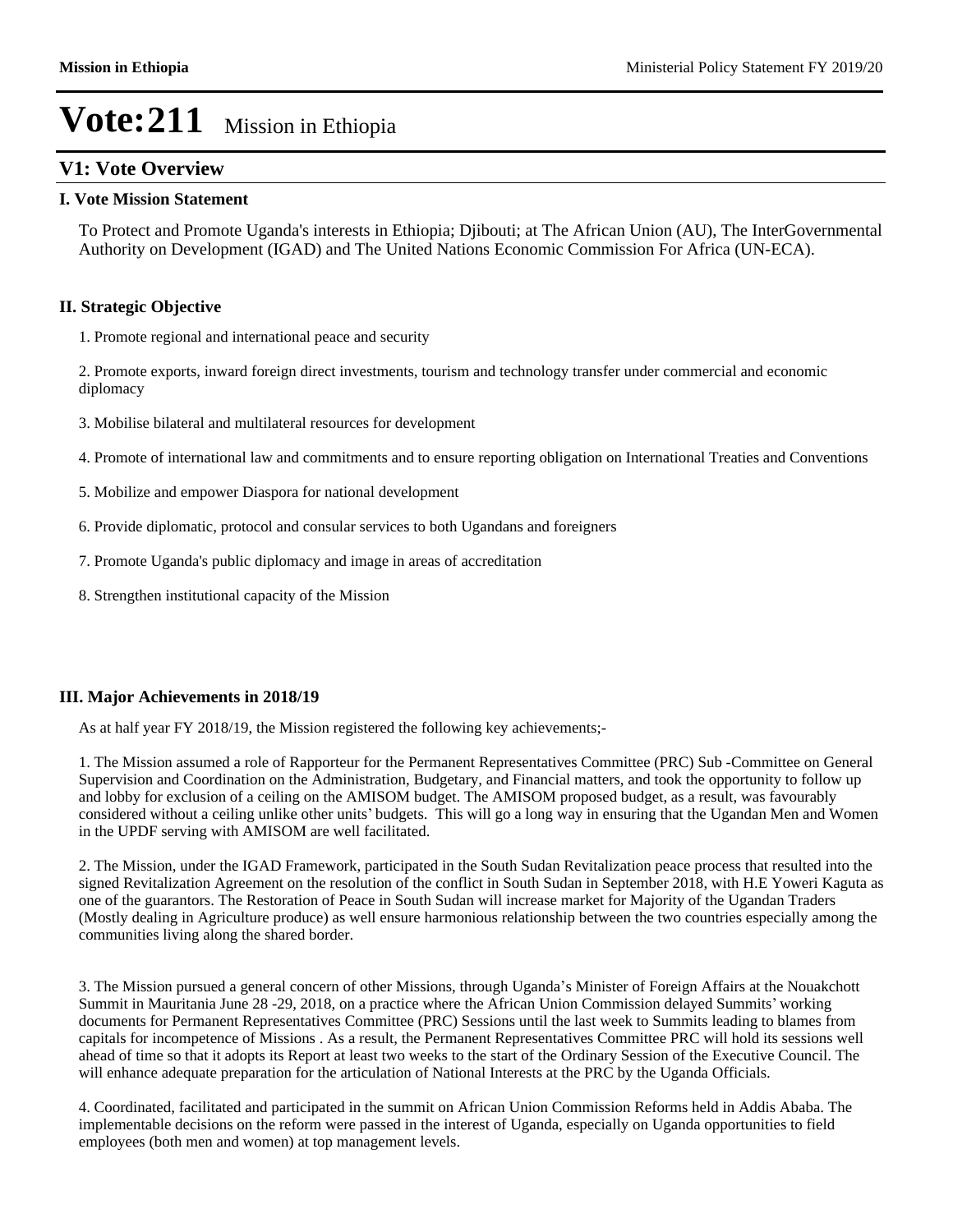5. The Head of Mission participated in the 73rd Ordinary Session of the United Nations General Assembly where a general consensus was achieved to rebuild solidarity, repair broken trust and reinvigorate the spirit of multilateralism.

6. The Head of Mission also led Uganda's delegation to an Ordinary Session of the African Commission on Human and People's Rights in Banjul to respond to allegations made against Uganda by a number of Non-Governmental Organizations on acts of torture and gross human rights violations in general, and harassment, and abuse of freedom of speech in particular. The Head of Mission successfully defended the Country's image with relevant references including cases before court.

7. Successfully coordinated the articulation of Uganda's position in the Committee of ten (C10) - Ministerial Committee in Freetown Sierra Leone that the modality of African negotiations for two (02) Security Council Permanent Membership positions should be a non-text negotiation initially and text based gradually.

8. Coordinated and facilitated the TICAD Ministerial Meeting in Japan in October, 2018. The meeting provided working documents for 2019 TICAD Summit.

9. Participated in negotiations of the African Common Position on Post Cotounou 2020 and successfully concluded it as a negotiating text.

10. Mobilized and hosted Ugandan Diaspora for the 54th Independence celebrations at the official residence. During the celebrations, various investment opportunities available back at home were shared.

11. Participated in a Meeting on African Union Protocol on the Right to a Nationality and the Eradication of Statelessness.

12. Secured various flight and over flight clearances of H.E the President aircraft, and arms clearance of H.E the President's security.

13. Issued Temporary travel documents to Ugandans who had lost their passports.

14. Issued Visas to Foreigners travelling to Uganda.

15. Provided Protocol Services to Ugandans who were in Addis Ababa for Official meetings and in transit.

16. Certified, for foreign use, various documents issued by Ugandan Institutions.

17. Handled various cases of Ugandans in Distress.

#### **IV. Medium Term Plans**

In the Medium Term, the Embassy will;-

1. Remain engaged with the African Union (AU) Peace and Security Council (PSC), other relevant AU organs and the inter-Governmental Authority on Development (IGAD) to be supportive of the various peace building initiatives and processes of interest to Uganda, the Horn Africa, the Great Lakes Region and Africa at large.

2. Promote Uganda's national interest in the political and socio-economic integration agenda of the AU;

3. Identify and lobby the AU, IGAD, The United Nations Economic Commission for Africa (UN-ECA) and the African Development Bank (AFDB) to increase technical and/or financial support to Uganda; 4. Identify and lobby placement of Uganda/Ugandans in influential positions in the AU, UN-ECA and IGAD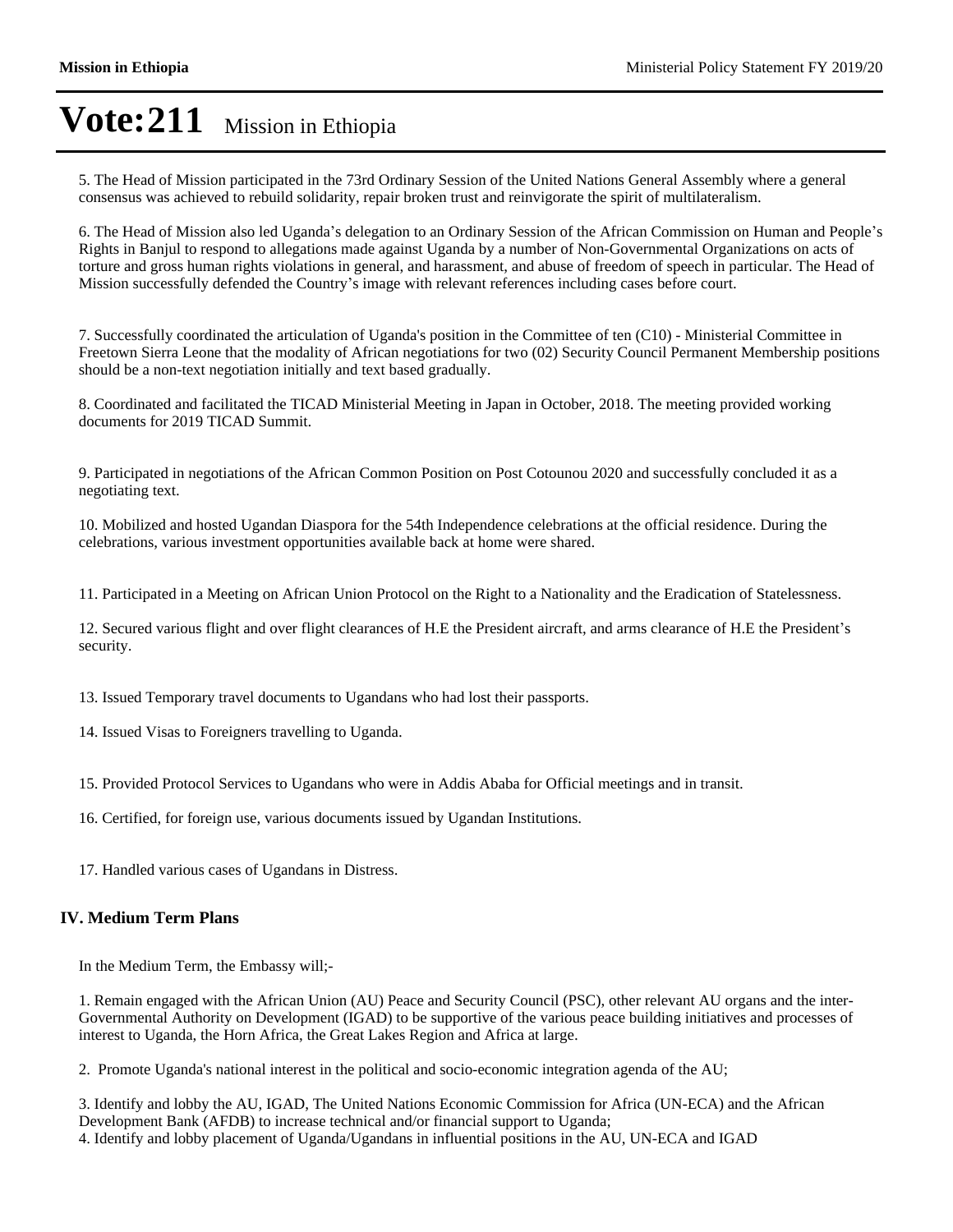5. Promote bilateral relations with Ethiopia and Djibouti in the strategic areas of Defence and Security; Energy and Infrastructure Development; Tourism and Hospitality; Trade and Investment; and the River Nile waters;

6. Engage stakeholders on the need to change the current IGAD Chairmanship and campaign for Uganda for the IGAD chair.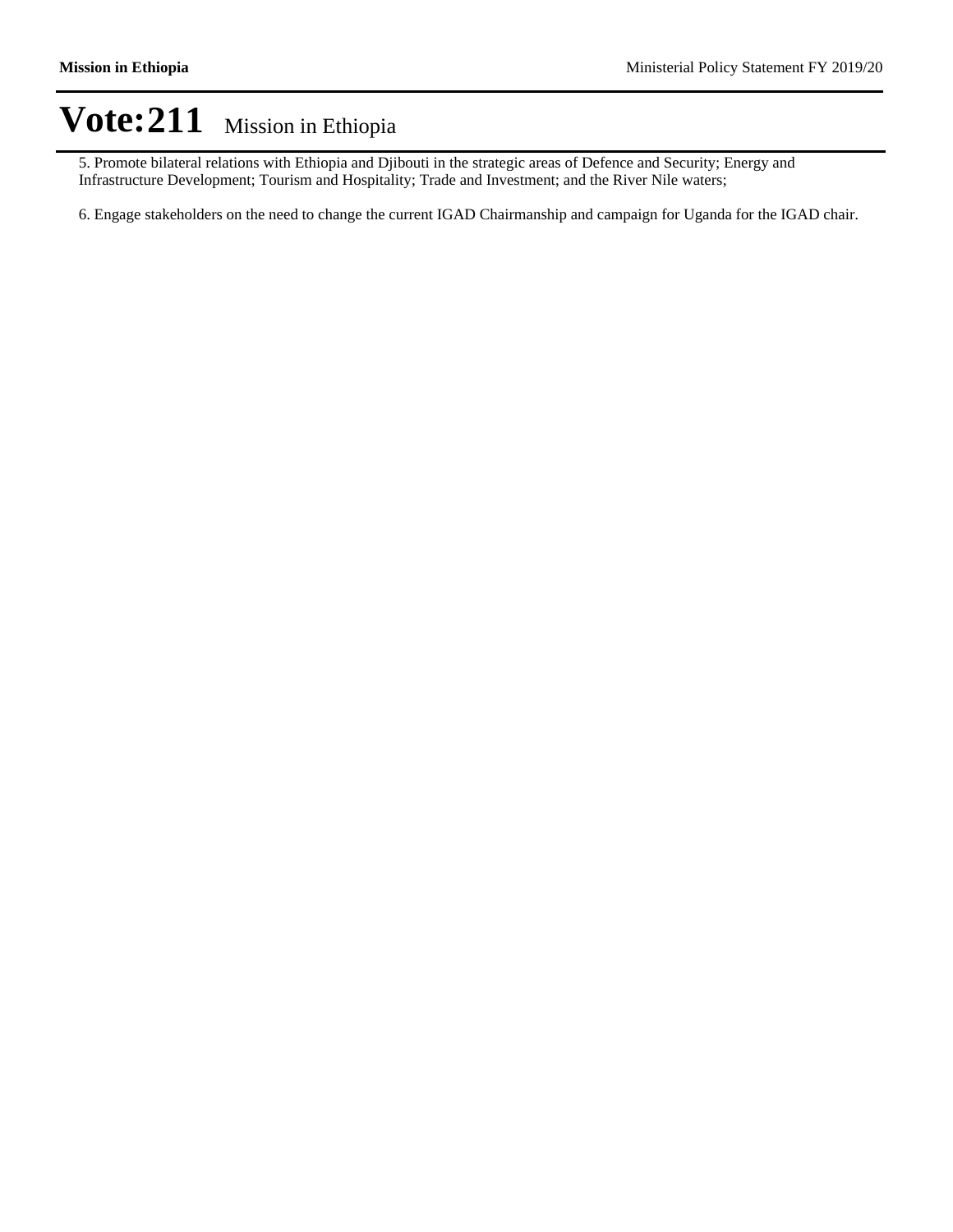### **V. Summary of Past Performance and Medium Term Budget Allocations**

**Table 5.1: Overview of Vote Expenditures (UShs Billion)**

|                                                      |                  |                    | 2018/19       |                                           |              | <b>MTEF Budget Projections</b> |         |         |         |  |
|------------------------------------------------------|------------------|--------------------|---------------|-------------------------------------------|--------------|--------------------------------|---------|---------|---------|--|
|                                                      |                  | 2017/18<br>Outturn | <b>Budget</b> | <b>Approved Expenditure</b><br>by End Dec | 2019/20      | 2020/21                        | 2021/22 | 2022/23 | 2023/24 |  |
| <b>Recurrent</b>                                     | Wage             | 0.308              | 0.308         | 0.154                                     | 0.308        | 0.308                          | 0.308   | 0.308   | 0.308   |  |
|                                                      | Non Wage         | 2.012              | 2.357         | 1.179                                     | 2.932        | 2.932                          | 2.932   | 2.932   | 2.932   |  |
| Devt.                                                | GoU              | 0.000              | 0.000         | 0.000                                     | 0.110        | 0.110                          | 0.110   | 0.110   | 0.110   |  |
|                                                      | Ext. Fin.        | 0.000              | 0.000         | 0.000                                     | 0.000        | 0.000                          | 0.000   | 0.000   | 0.000   |  |
|                                                      | <b>GoU</b> Total | 2.321              | 2.666         | 1.333                                     | <b>3.350</b> | 3.350                          | 3.350   | 3.350   | 3.350   |  |
| <b>Total GoU+Ext Fin (MTEF)</b>                      |                  | 2.321              | 2.666         | 1.333                                     | <b>3.350</b> | 3.350                          | 3.350   | 3.350   | 3.350   |  |
| Arrears                                              |                  | 0.000              | 0.000         | 0.000                                     | 0.000        | 0.000                          | 0.000   | 0.000   | 0.000   |  |
| <b>Total Budget</b>                                  |                  | 2.321              | 2.666         | 1.333                                     | <b>3.350</b> | 3.350                          | 3.350   | 3.350   | 3.350   |  |
| <b>A.I.A Total</b>                                   |                  | N/A                | N/A           | N/A                                       | N/A          | N/A                            | N/A     | N/A     | N/A     |  |
| <b>Grand Total</b>                                   |                  | 2.321              | 2.666         | 1.333                                     | 3.350        | 3.350                          | 3.350   | 3.350   | 3.350   |  |
| <b>Total Vote Budget</b><br><b>Excluding Arrears</b> |                  | 2.321              | 2.666         | 1.333                                     | 3.350        | 3.350                          | 3.350   | 3.350   | 3.350   |  |

### **VI. Budget By Economic Clasification**

**Table V6.1 2018/19 and 2019/20 Budget Allocations by Item**

|                                        | 2018/19 Approved Budget |          |       | 2019/20 Draft Estimates |       |          |              |
|----------------------------------------|-------------------------|----------|-------|-------------------------|-------|----------|--------------|
| Billion Uganda Shillings               | GoU                     | Ext. Fin | AIA   | <b>Total</b>            | GoU   | Ext. Fin | <b>Total</b> |
| <b>Output Class: Outputs Provided</b>  | 2.666                   | 0.000    | 0.000 | 2.666                   | 3.240 | 0.000    | 3.240        |
| 211 Wages and Salaries                 | 1.349                   | 0.000    | 0.000 | 1.349                   | 1.529 | 0.000    | 1.529        |
| 213 Other Employee Costs               | 0.049                   | 0.000    | 0.000 | 0.049                   | 0.049 | 0.000    | 0.049        |
| 221 General Expenses                   | 0.071                   | 0.000    | 0.000 | 0.071                   | 0.071 | 0.000    | 0.071        |
| 222 Communications                     | 0.044                   | 0.000    | 0.000 | 0.044                   | 0.052 | 0.000    | 0.052        |
| 223 Utility and Property Expenses      | 0.802                   | 0.000    | 0.000 | 0.802                   | 0.965 | 0.000    | 0.965        |
| 226 Insurances and Licenses            | 0.003                   | 0.000    | 0.000 | 0.003                   | 0.009 | 0.000    | 0.009        |
| 227 Travel and Transport               | 0.324                   | 0.000    | 0.000 | 0.324                   | 0.507 | 0.000    | 0.507        |
| 228 Maintenance                        | 0.023                   | 0.000    | 0.000 | 0.023                   | 0.058 | 0.000    | 0.058        |
| <b>Output Class: Capital Purchases</b> | 0.000                   | 0.000    | 0.000 | 0.000                   | 0.110 | 0.000    | 0.110        |
| 312 FIXED ASSETS                       | 0.000                   | 0.000    | 0.000 | 0.000                   | 0.110 | 0.000    | 0.110        |
| <b>Grand Total:</b>                    | 2.666                   | 0.000    | 0.000 | 2.666                   | 3.350 | 0.000    | 3.350        |
| <b>Total excluding Arrears</b>         | 2.666                   | 0.000    | 0.000 | 2.666                   | 3.350 | 0.000    | 3.350        |

**VII. Budget By Programme And Subprogramme**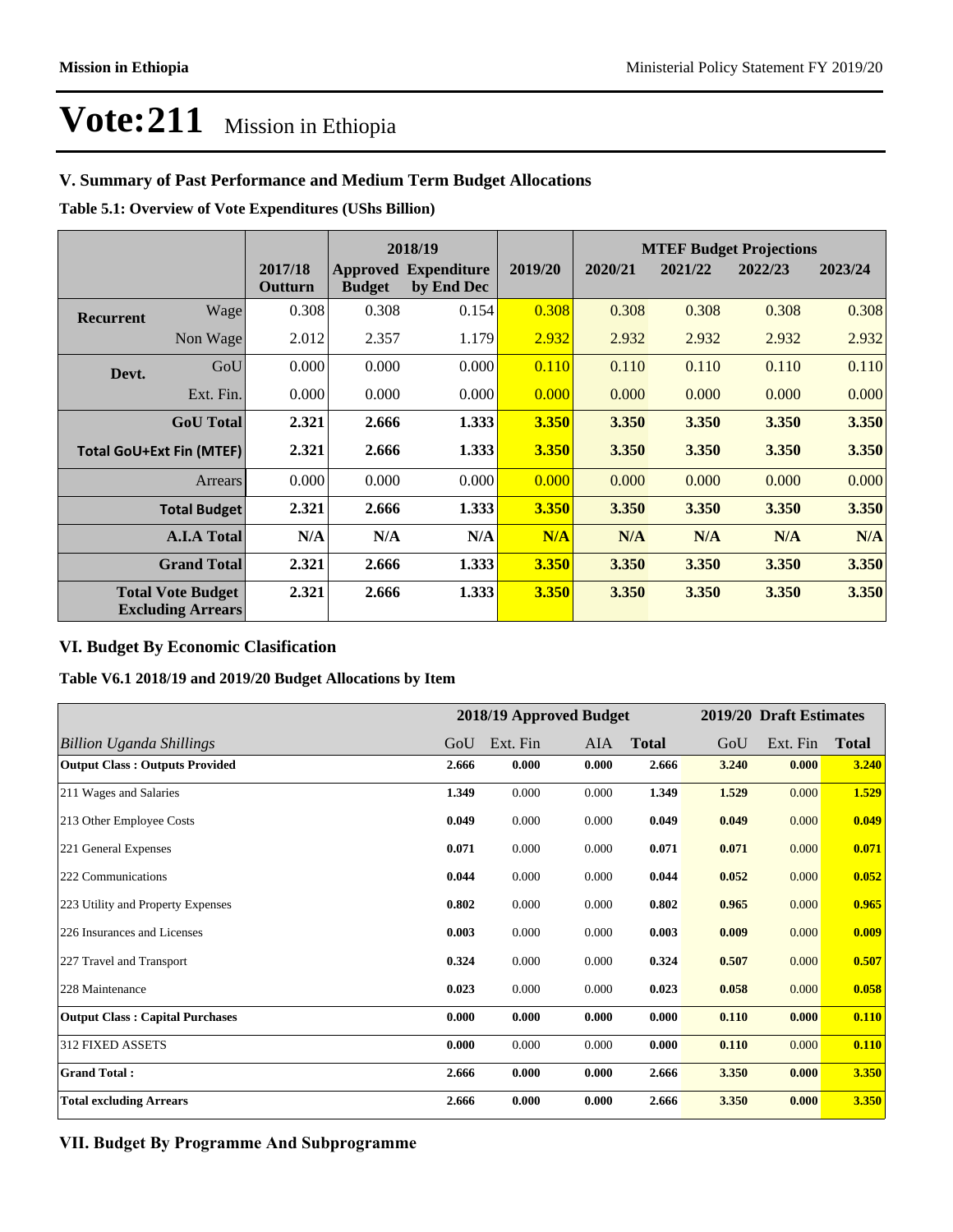| <b>Billion Uganda shillings</b>        |                                     | FY 2018/19                |                                   |                                             | <b>Medium Term Projections</b> |         |         |         |
|----------------------------------------|-------------------------------------|---------------------------|-----------------------------------|---------------------------------------------|--------------------------------|---------|---------|---------|
|                                        | <b>FY 2017/18</b><br><b>Outturn</b> | Approved<br><b>Budget</b> | <b>Spent By</b><br><b>End Dec</b> | 2019-20<br><b>Proposed</b><br><b>Budget</b> | 2020-21                        | 2021-22 | 2022-23 | 2023-24 |
| <b>52 Overseas Mission Services</b>    | 2.321                               | 2.666                     | 1.333                             | 3.350                                       | 3.350                          | 3.350   | 3.350   | 3.350   |
| 01 Headquarters Adis Ababa             | 2.321                               | 2.666                     | 1.333                             | 3.240                                       | 3.240                          | 3.240   | 3.240   | 3.240   |
| 0930 Strengthening Mission in Ethiopia | 0.000                               | 0.000                     | 0.000                             | 0.110                                       | 0.110                          | 0.110   | 0.110   | 0.110   |
| <b>Total for the Vote</b>              | 2.321                               | 2.666                     | 1.333                             | 3.350                                       | 3.350                          | 3.350   | 3.350   | 3.350   |
| <b>Total Excluding Arrears</b>         | 2.321                               | 2.666                     | 1.333                             | 3.350                                       | 3.350                          | 3.350   | 3.350   | 3.350   |

### **Table V7.1: Past Expenditure Outturns and Medium Term Projections by Programme and SubProgramme**

### **VIII. Programme Performance and Medium Term Plans**

### **Table V8.1: Programme Outcome and Outcome Indicators ( Only applicable for FY 2019/20)**

| <b>Programme:</b>                                              | 52 Overseas Mission Services                                                                                                                                                                                                                                                                                                                                                                                                                                                                                                                                                                                                                                                                             |                 |                  |               |            |            |
|----------------------------------------------------------------|----------------------------------------------------------------------------------------------------------------------------------------------------------------------------------------------------------------------------------------------------------------------------------------------------------------------------------------------------------------------------------------------------------------------------------------------------------------------------------------------------------------------------------------------------------------------------------------------------------------------------------------------------------------------------------------------------------|-----------------|------------------|---------------|------------|------------|
| <b>Programme Objective</b> The Mission aims to:                |                                                                                                                                                                                                                                                                                                                                                                                                                                                                                                                                                                                                                                                                                                          |                 |                  |               |            |            |
|                                                                | 1. Promote regional and international peace and security<br>2. Promote exports, inward foreign direct investments, tourism and technology transfer under commercial<br>and economic diplomacy<br>3. Mobilise bilateral and multilateral resources for development.<br>4. Promote of international law and commitments and to ensure reporting obligation on International<br><b>Treaties and Conventions</b><br>5. Mobilize and empower Diaspora for national development<br>6. Provide diplomatic, protocol and consular services both Ugandans and foreigners<br>7. Promote Uganda's public diplomacy and our image in areas of accreditation.<br>8. Strengthen institutional capacity of the Mission. |                 |                  |               |            |            |
| <b>Responsible Officer:</b>                                    | Tumwesigye Sirapiyo                                                                                                                                                                                                                                                                                                                                                                                                                                                                                                                                                                                                                                                                                      |                 |                  |               |            |            |
|                                                                | Programme Outcome: Enhanced National Security; Development; Country's Image and well being of Ugandans                                                                                                                                                                                                                                                                                                                                                                                                                                                                                                                                                                                                   |                 |                  |               |            |            |
| <b>Sector Outcomes contributed to by the Programme Outcome</b> |                                                                                                                                                                                                                                                                                                                                                                                                                                                                                                                                                                                                                                                                                                          |                 |                  |               |            |            |
| 1. Improved regional and International Relations               |                                                                                                                                                                                                                                                                                                                                                                                                                                                                                                                                                                                                                                                                                                          |                 |                  |               |            |            |
|                                                                | <b>Performance Targets</b>                                                                                                                                                                                                                                                                                                                                                                                                                                                                                                                                                                                                                                                                               |                 |                  |               |            |            |
|                                                                | <b>Outcome Indicators</b>                                                                                                                                                                                                                                                                                                                                                                                                                                                                                                                                                                                                                                                                                |                 |                  | 2019/20       | 2020/21    | 2021/22    |
|                                                                |                                                                                                                                                                                                                                                                                                                                                                                                                                                                                                                                                                                                                                                                                                          | <b>Baseline</b> | <b>Base year</b> | <b>Target</b> | Projection | Projection |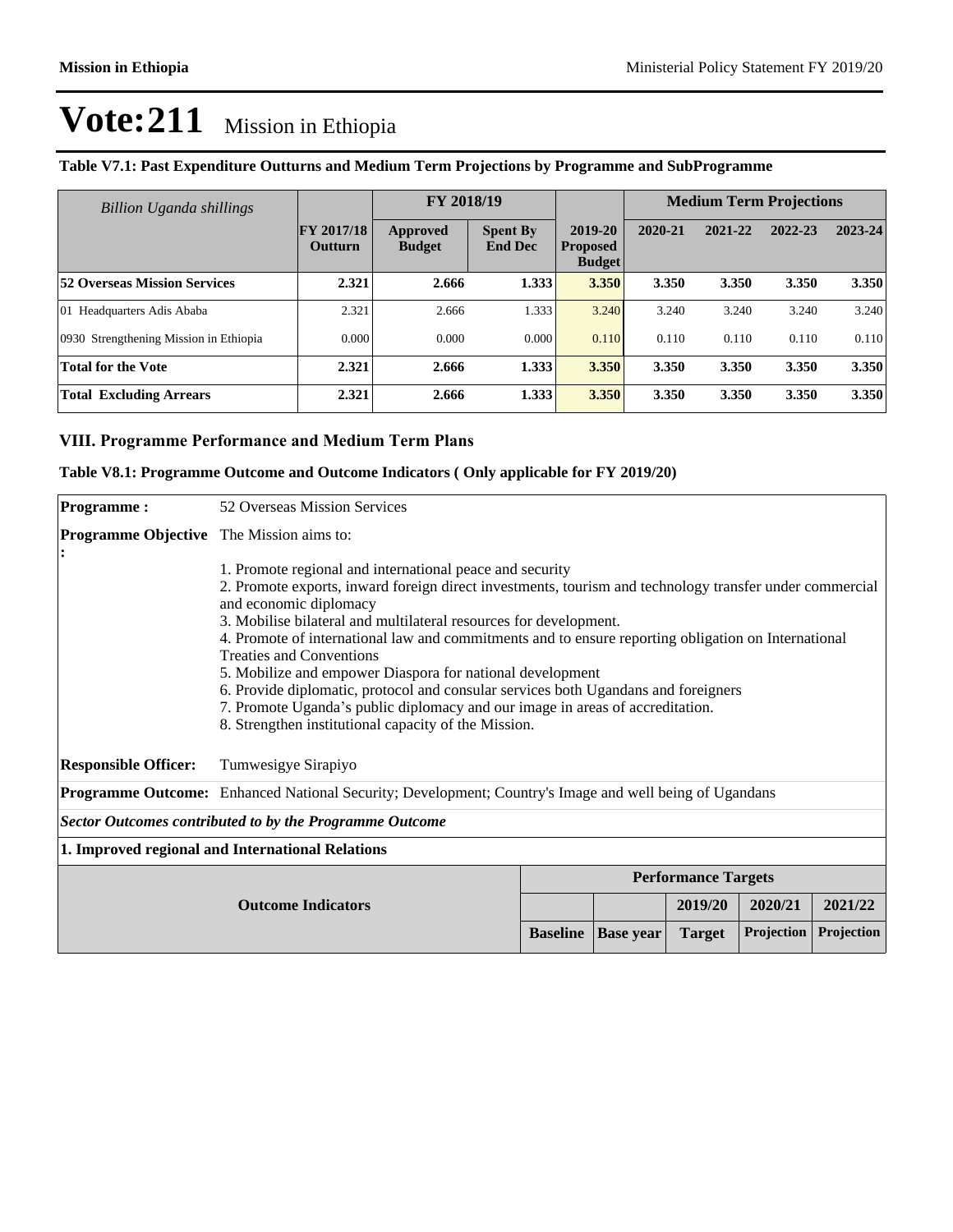| • Number of Cooperation Frameworks Concluded;                     | 2018 | $\overline{2}$ |              | 3    | 3    |
|-------------------------------------------------------------------|------|----------------|--------------|------|------|
| • Rating of Uganda's image abroad                                 |      | 2018           | Good         | Good | Good |
| SubProgramme: 01 Headquarters Adis Ababa                          |      |                |              |      |      |
| <i><b>Output: 01 Cooperation frameworks</b></i>                   |      |                |              |      |      |
| No. of Multilateral cooperation frameworks negotiated or signed   |      |                | $\mathbf{2}$ | 3    |      |
| No. of Bilateral cooperation frameworks negotiated or signed.     |      |                | $\mathbf{2}$ | 3    |      |
| <i><b>Output: 02 Consulars services</b></i>                       |      |                |              |      |      |
| No. of official visits facilitated                                |      | <b>10</b>      | 12           | 12   |      |
| Output: 04 Promotion of trade, tourism, education, and investment |      |                |              |      |      |
| No. of foreign Tourism promotion engagements.                     |      | $\overline{2}$ | 3            | 4    |      |

### **IX. Major Capital Investments And Changes In Resource Allocation**

### **Table 9.1: Major Capital Investment (Capital Purchases outputs over 0.5Billion)**

N/A

### **X. Vote Challenges and Plans To Improve Performance**

#### **Vote Challenges**

1. Addis Ababa is a unique Mission from other Multilateral Diplomatic Missions of Uganda. It handles both ordinary and extraordinary Summits, scheduled and unscheduled Committee, Sub-Committee and Bureau meetings of the African Union (AU), Inter-governmental Authority on Development (IGAD) and the United Nations Economic Commission for Africa (UNECA0 as well as the 8 Regional Economic Communities (RECs) of Africa.

2. The mission handles  $7-12$  Summits of the Heads of State and Government every year. These include ordinary and extraordinary sessions of the AU and IGAD as consistently manifested in 2014, 2015, 2016, 2017 and 2018.

3. Each of the Summits is preceded by preparatory Technical and Ministerial Meetings, all of which require the Missions effective participation and facilitation. This requires adequate financial, human and logistical support from the Mission.

4. Besides the foregoing intensive multilateral engagements, Addis Ababa Mission also has multiple accreditations to Ethiopia and Djibouti at a bilateral basis. The Mission also handles over 15 countries, regional and international organizations accredited to Uganda with residence in Addis Ababa.

5. Besides inability to cover some essential meetings and official engagements, the underfunding and understaffing constraints also diminish staff morale, undercut the execution of the Mission's mandate and undermine the effective pursuit of national interests.

6. Since 2013, Addis Ababa Mission has been handling diverse and intense activities of the African Union Peace and Security (AU-PSC) which is a special assignment.

7. Despite repeated budgetary and human resource requests by the Mission since 2013 when Uganda was elected to the PSC, no additional funding and staffing has been granted to Embassy to handle this noble assignment.

#### **Plans to improve Vote Performance**

1. Lobby for increased funding for the Mission especially on Travel Abroad

2. Enhancement of Human Resource Staffing Levels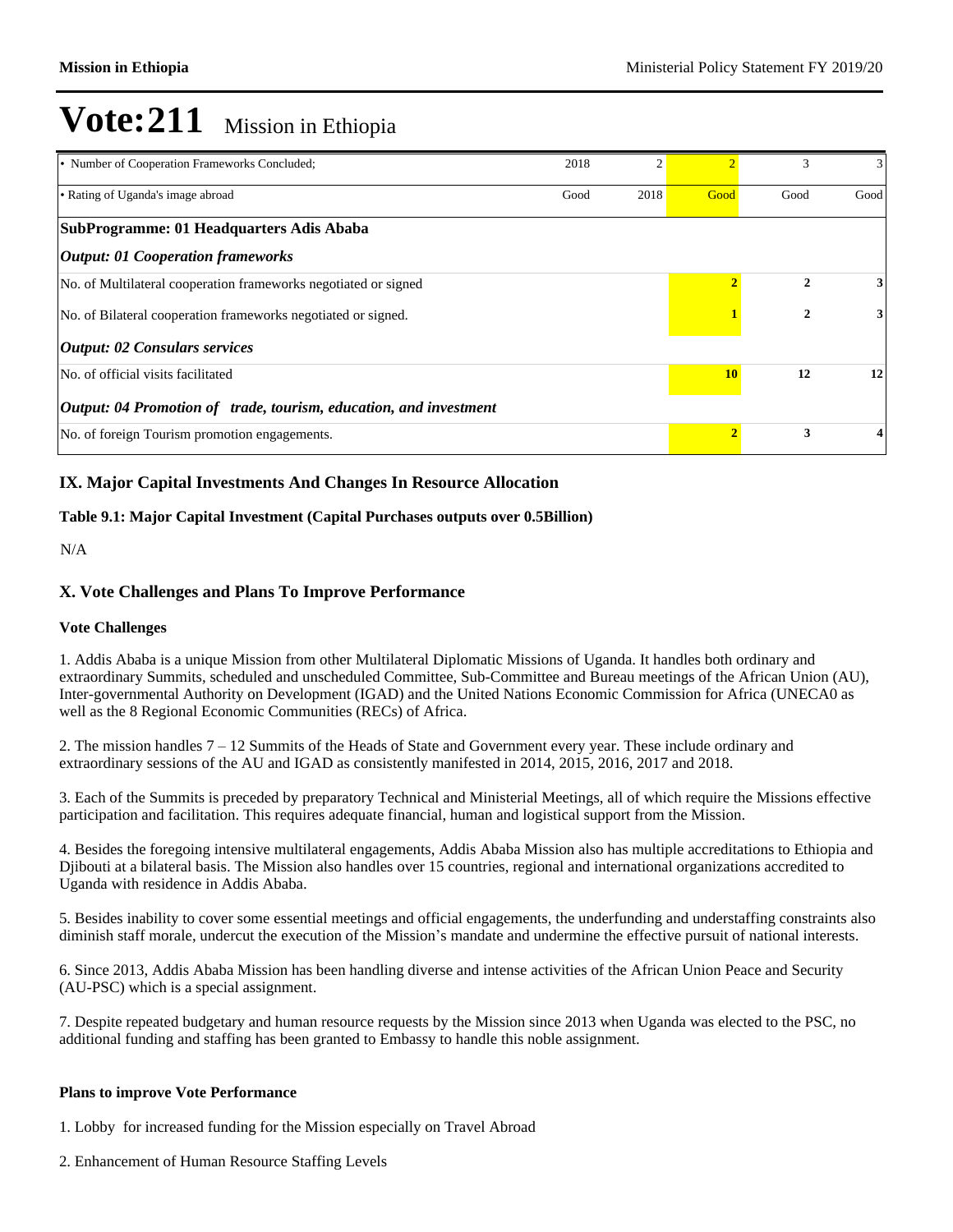3. Secure the Chancery with CCTV Cameras and other access security devices including two walk through and two hand held metal detectors

### **XI Off Budget Support**

### **Table 11.1 Off-Budget Support by Sub-Programme**

N/A

### **XII. Vote Cross Cutting Policy And Other Budgetary Issues**

### **Table 12.1: Cross- Cutting Policy Issues**

| <b>Issue Type:</b>                  | <b>HIV/AIDS</b>                                                                                                                                                                                                                       |  |  |  |  |  |  |
|-------------------------------------|---------------------------------------------------------------------------------------------------------------------------------------------------------------------------------------------------------------------------------------|--|--|--|--|--|--|
| Objective:                          | To Implement the HIV/AIDS work place policy                                                                                                                                                                                           |  |  |  |  |  |  |
| <b>Issue of Concern:</b>            | HIV/AIDS Prevention and management                                                                                                                                                                                                    |  |  |  |  |  |  |
| <b>Planned Interventions:</b>       | 1. Support a culture of living a responsible lifestyle<br>2. Provision medical care to staff affected, including, where appropriate, access to counseling<br>services<br>3. lobby for Officers on posting to stay with their families |  |  |  |  |  |  |
| <b>Budget Allocation (Billion):</b> | 0.080                                                                                                                                                                                                                                 |  |  |  |  |  |  |
| <b>Performance Indicators:</b>      | At least 1,000 condoms distributed                                                                                                                                                                                                    |  |  |  |  |  |  |
|                                     | Four (4) HIV sensitization workshops carried out                                                                                                                                                                                      |  |  |  |  |  |  |
| <b>Issue Type:</b>                  | Gender                                                                                                                                                                                                                                |  |  |  |  |  |  |
| Objective:                          | To put in consideration the gender issues in all the                                                                                                                                                                                  |  |  |  |  |  |  |
| <b>Issue of Concern:</b>            | Gender Awareness and consideration                                                                                                                                                                                                    |  |  |  |  |  |  |
| <b>Planned Interventions:</b>       | 1. Consider gender balance in the composition of both Home Based and Local Staff                                                                                                                                                      |  |  |  |  |  |  |
|                                     | 2. Ensure that the Chancery has access for persons with disabilities                                                                                                                                                                  |  |  |  |  |  |  |
|                                     | 3. Provide for separate places of conveniences for women and men                                                                                                                                                                      |  |  |  |  |  |  |
| <b>Budget Allocation (Billion):</b> | 0.096                                                                                                                                                                                                                                 |  |  |  |  |  |  |
| <b>Performance Indicators:</b>      | Four (4) workshops on gender issues organised                                                                                                                                                                                         |  |  |  |  |  |  |
|                                     | At least 30% level of female staff maintained at the Embassy.                                                                                                                                                                         |  |  |  |  |  |  |
| <b>Issue Type:</b>                  | <b>Enviroment</b>                                                                                                                                                                                                                     |  |  |  |  |  |  |
| Objective:                          | To put into consideration environment issues in all programs/activities of the Mission                                                                                                                                                |  |  |  |  |  |  |
| <b>Issue of Concern:</b>            | Clean, safe and secure environment                                                                                                                                                                                                    |  |  |  |  |  |  |
| <b>Planned Interventions:</b>       | 1. Ensure a safe and secure working environment                                                                                                                                                                                       |  |  |  |  |  |  |
|                                     | 2. As appropriate, encourage a paperless working environment                                                                                                                                                                          |  |  |  |  |  |  |
|                                     |                                                                                                                                                                                                                                       |  |  |  |  |  |  |